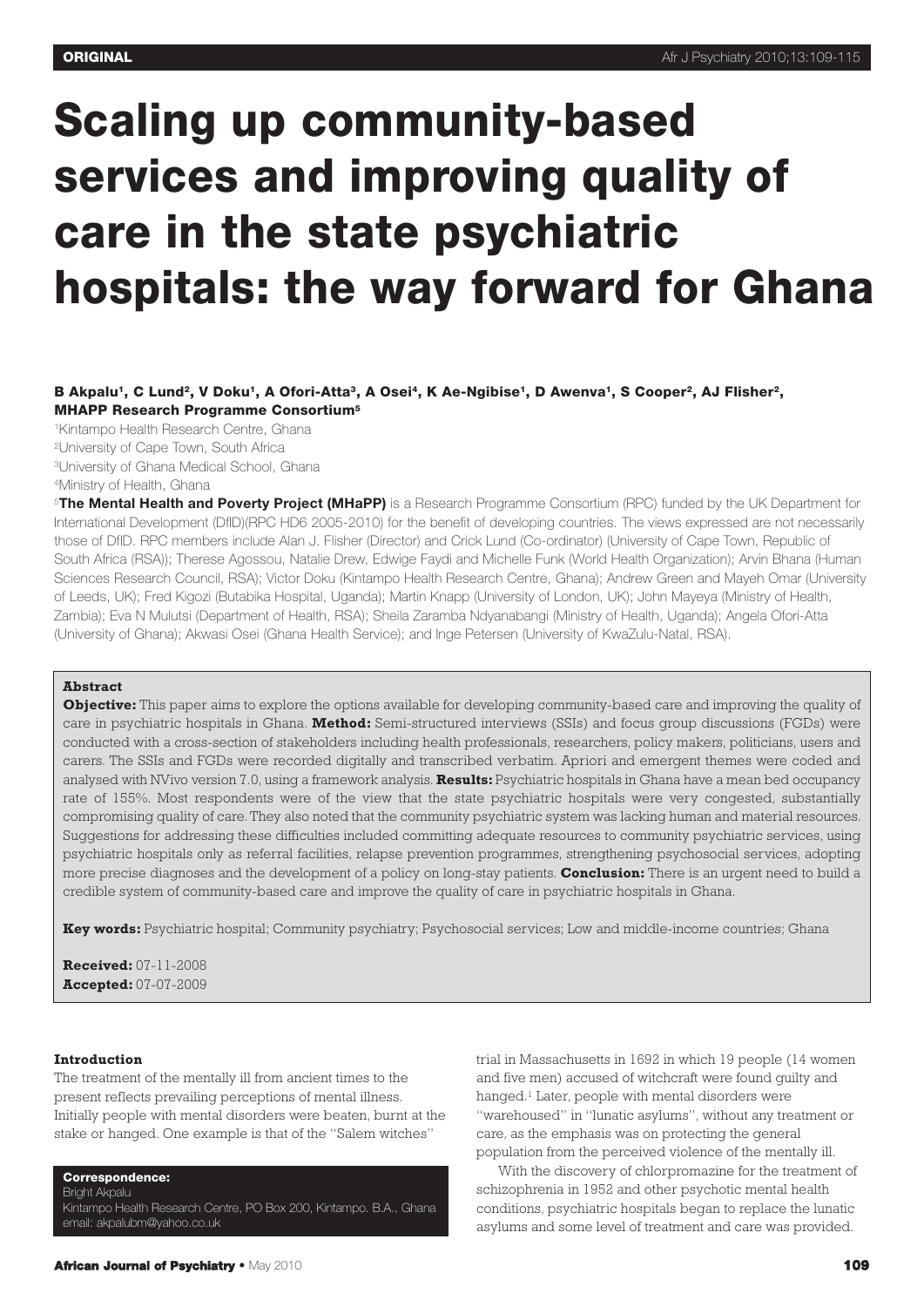However, from the early 1960s, the psychiatric hospitals started experiencing their own problems which included congested wards, admission of patients without precise diagnosis, long admission periods and human rights abuses. Other problems included the negative consequences of institutionalisation, such as the loss of social skills and the induced lack of initiative of institutionalised patients. 2-4

The use of alternatives of care for the mentally ill was consequently developed to remedy the concerns of institutionalisation in psychiatric hospitals. <sup>3</sup> One model that has been widely used is to maintain the psychiatric hospitals strictly as referral facilities for people whose conditions warrant specialist institutionalised care, while the majority of service users should access psychiatric services in their communities. This is only feasible of course, if the infrastructure for community facilities is in place, and appropriate human resources are located in the communities. Some stakeholders have even made radical suggestions that the psychiatric hospitals are not necessary, and that patients who need long term care should be accommodated in community residential facilities. 5,6

In practice, community care practices involve the development of a wide range of services within local settings. 6 This process attempts to ensure that some of the protective functions of the psychiatric hospitals are fully provided in the community, and their negative aspects are not perpetuated. 3 Care in the community, as an approach, has clear advantages that reflect best practice in the provision of treatment, rehabilitation and general care of psychiatric patients. 7,8

The decentralisation of care in this manner would mean that people with mental health problems would have services which are close to home6,8, including general hospital care for acute admissions9, and some level of long-term residential facilities in the community. It should also include the use of a wide range of services which address the needs of the users<sup>10</sup> and services which are coordinated between mental health professionals and community agencies. 11,12

Several international agencies, such as the World Health Organization (WHO), and empirical experiences from many countries have stressed that the decentralization of care without the establishment of human, financial and infrastructural resources for the community-based services is a peril both to the communities and the patients. 2,4 The strategy of choice is to put community resources in place first, and then begin a gradual decentralisation of the hospitals in a coordinated manner, accelerating at the pace at which the communities are able to take up the patients.<sup>2,3,6</sup>

Service users and carers would then notice the availability of psychiatric services within their communities and start using them. Fewer people would then be travelling to the psychiatric hospitals for care, and as a result, the psychiatric hospitals would be decongested as a matter of course.

In spite of the known advantages of credible and costeffective alternatives to the institutionalised treatment in the psychiatric hospitals, the transition to these alternatives has not been smooth in most low and middle-income countries (LAMICs). This is partly due to the fact that resource timing, distribution and inflexibility tend to thwart the gains of the system. <sup>13</sup> Also there are instances of government reluctance to build community structures and resources after much investment has gone into the building of large psychiatric

hospitals. This is in spite of research evidence that suggests that in the medium and long term, the community psychiatric system is more cost effective than institutionalisation in the psychiatric hospitals. 14

There are examples of initiatives with varying degrees of success in LAMICs, where attempts were made to decentralise psychiatric hospitals. Brazil had an effective shift from the psychiatric institutionalisation to the community service system as a result of operational edicts enacted by the Ministry of Health. <sup>15</sup> Another attempt was in South Africa, where the new Mental Health Care Act promulgated in 2004 provided the impetus to develop a community-based system with emphasis on rehabilitation backed by comprehensive protocols at all the levels of care. However, the South African initiative has to date achieved limited success, as insufficient resources have been allocated to staffing and structural changes required to implement the Act. Resource allocations continue to be inequitable, and only a quarter of mental health professionals are employed in community mental health, with the majority still practicing in institutional settings in urban areas. 16,17

Elsewhere in low-income countries in Africa, there have been some attempts to study national mental health system profiles, and to identify the main obstacles hindering best practice and strategies to overcome them. For example, Uganda has made attempts to reduce the obstacles militating against the delivery of mental health services<sup>18</sup>, and Zambia has identified the problem of very low psychosocial support which the country is aiming to improve. 19

The international research literature contains many credible alternatives to the use of large state psychiatric hospitals for care delivery all over the world. However, in the case of Ghana there has been little research conducted on feasible alternatives to psychiatric hospital care. <sup>20</sup> This paper aims to explore the views of stakeholders about the credible ways of building community-based services and improving the quality of care in state psychiatric hospitals in Ghana. This research is necessary to inform Ghanaian policy on the development of mental health care, in the face of a substantial burden of disorders.

#### **Methodology**

We collected both quantitative and qualitative data in a crosssectional survey. Quantitative data were collected using the WHO Assessment Instrument for Mental Health Systems (WHO-AIMS) version 2.2. The WHO-AIMS is a questionnaire designed to assess national mental health systems.<sup>21</sup>

Qualitative data consisted of semi-structure interviews (SSIs) and focus group discussions (FGDs). These were conducted with 48 respondents at the district, provincial and national levels. The SSIs and FGDs were conducted by two graduate research officers with backgrounds in psychology.

The respondents for the qualitative data were purposively sampled, based on their status as being able to provide information on behalf of their institutions, or based on their expertise. They included mental health professionals, policy makers, academics, administrators, health researchers, the media, religious leaders, traditional and faith healers as well as users of psychiatric services and their carers.

The interviews were digitally recorded (with permission from the respondents) and transcribed verbatim. Ten percent of the interviews were randomly selected and sent to the respondents for validation, and all of them agreed that the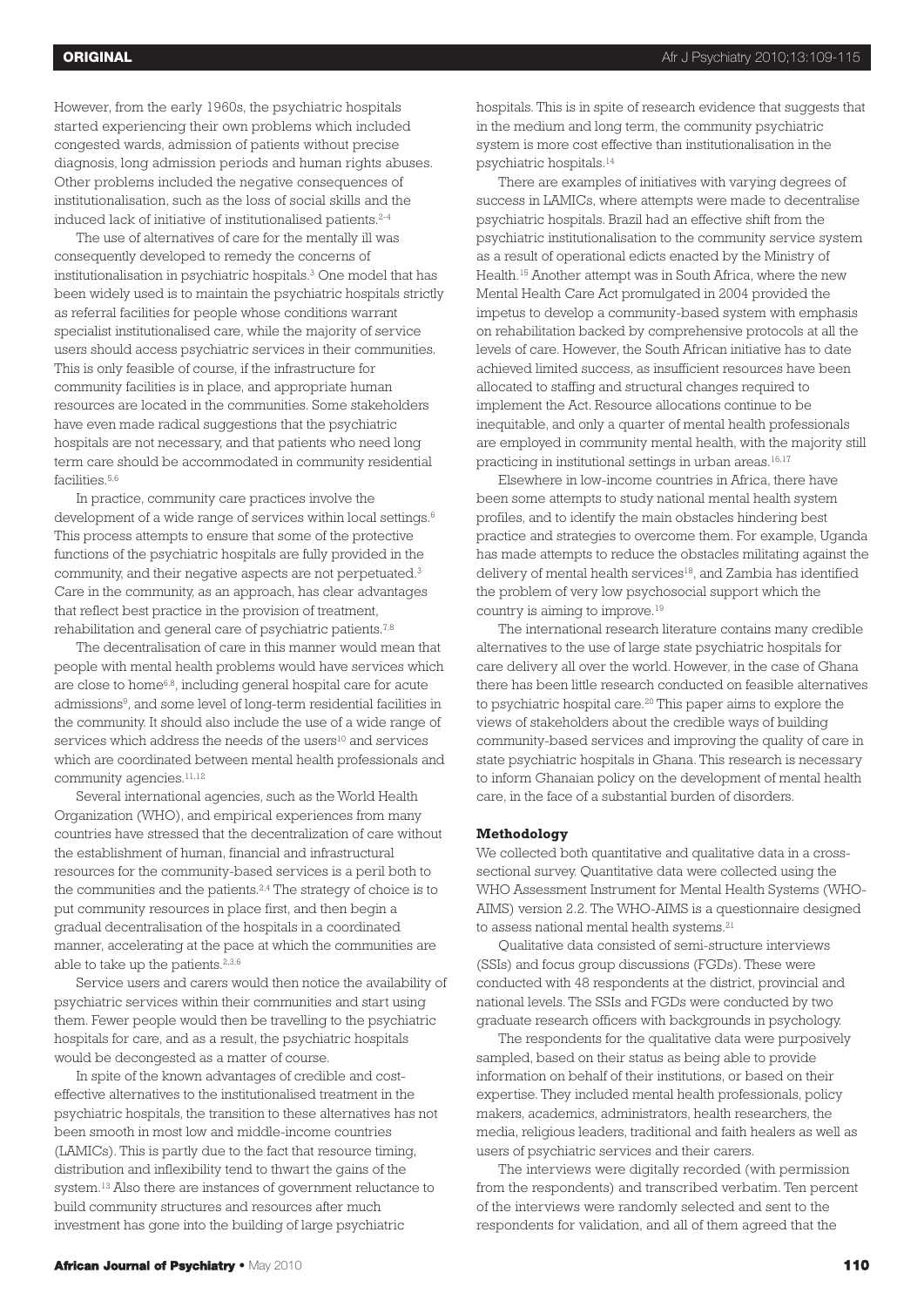transcriptions were a true reflection of what they said during the interviews. Three other respondents who requested seeing the transcription of their interviews were provided copies to read, and they confirmed that the transcriptions were a true reflection of what they said.

A framework analysis<sup>22</sup> was used, where the researchers first familiarised themselves with the transcriptions and the codes. The codes were then entered into NVivo qualitative data analysis software, charted and mapped. The final analysis was done, paying particular attention to concordant as well as divergent views. To ensure that coding was rigorously done to capture all the important information, ten of the transcriptions (21%) were randomly sampled and subjected to multiple coding, that is, they were simultaneously coded by the research officer and research assistant. Multiple codings produced concordant rates consistently higher than 90%.

Scientific and ethical clearance was given by the Scientific Review Committee and the Institutional Ethics Board respectively, of the Kintampo Health Research Centre. Ethical clearance was also given by the National Ethics Board of the Ministry of Health, Ghana.

## **Results**

# *Current state of psychiatric hospitals in Ghana*

The three psychiatric hospitals with a cumulative capacity of 1,500 beds have a total population of about 2,100 in-patients at any point in time. The Accra Psychiatric hospital which is the largest in terms of patient intake has a capacity for 500 inpatients, but accommodates an average in-patient population of 1,100. That makes it the most congested psychiatric hospital in the country, with a bed occupancy rate of 220%. The other two psychiatric facilities with a total capacity of 850 beds accommodate the other 1000 in-patients, (an occupancy rate of 129%). The three state psychiatric hospitals therefore have a mean bed occupancy rate of 155%. What this means practically is that when a patient is admitted to the Accra Psychiatric Hospital at any point in time, the chance of that patient sleeping on the floor is higher than the chance of getting a bed to sleep on.

The number of patients seen at the outpatient departments of the three hospitals is about 75,000 which indicates a heavy clinical workload. The Accra Psychiatric Hospital sees 62.5% of this outpatient attendance.

# *Strategies for improving mental health care*

Respondents in the interviews and focus group discussions gave many suggestions on how to improve current mental health service provision. The major strategies are discussed below. Some of the suggestions are interpreted with relevant data from the WHO-AIMS survey.

*1. Strengthening of community psychiatric services* There are only 115 community psychiatric nurses in Ghana, servicing the population of 22 million people. This represents 0.52 psychiatric nurses per 100,000 population. There were concerns from many of the respondents, especially the mental health professionals, about the relative neglect of the community psychiatric system. It was stressed that the improvement of community psychiatry should be one of the cardinal ways of reducing the clinical load in the psychiatric hospitals.

According to one respondent,

*"If the community mental health is well catered for there would be less problems for the clinical side, I mean the psychiatric hospitals".* (A coordinator, Community Psychiatric Nursing)

Another concern raised was that of ageing community psychiatric nurses (CPNs) and the lack of potential replacements, due to lack of interest in the community care system. Many community psychiatric nurses and other professionals are not attracted to serve in community settings.

> *"… We have community psychiatric nurses in the community, those in the community, they are ageing because of shortage of staff.Very soon they will phase out.Who are to replace these people?"* (Senior nurse, Accra psychiatric hospital)

Another respondent enumerated the challenges faced by CPNs, which make the community psychiatric service unattractive:

> *"What I will say is that the area, that is the community mental health area is an area that they have to take very serious otherwise just two years to come the unit may not be in existence and if the unit is no more in existence it's there that we will see it's usefulness and by that time it may be too late.Why should you be doing community work without a transport, walking for so many years from 1975 up to this time? No incentives..."* (A CPN Coordinator)

Many of the respondents suggested a cautious rather than a hurried move to strengthening community psychiatric services. The process should be gradual and holistic, and should include not only the training of more professionals for the community mental health system but also the establishment of credible strategies to reduce the stigma of mental illness, as the communities get prepared psychologically to accommodate the mentally ill. This theme was very conspicuous especially among the mental health professionals and the policy makers throughout the interviews. One of the policy makers, under whose administration the psychiatric hospitals fall, explained:

> *"We want to actually look at mental health not only in what I call 'isolated institutions'. We want to enter into the community and then what I will call 'de-boardinise' the patients from the psychiatric hospitals, settle them in their communities so that we can actually build the capacity of the care givers to take care of them in the community. Then we are also looking at the very first thing of trying to reduce the stigma…"* (Policy maker, Ministry of Health)

> *Interviewer: "Yes that's interesting, deboardinising mental health care, but the psychiatric hospitals seem to be growing in terms of number of inmates despite…"*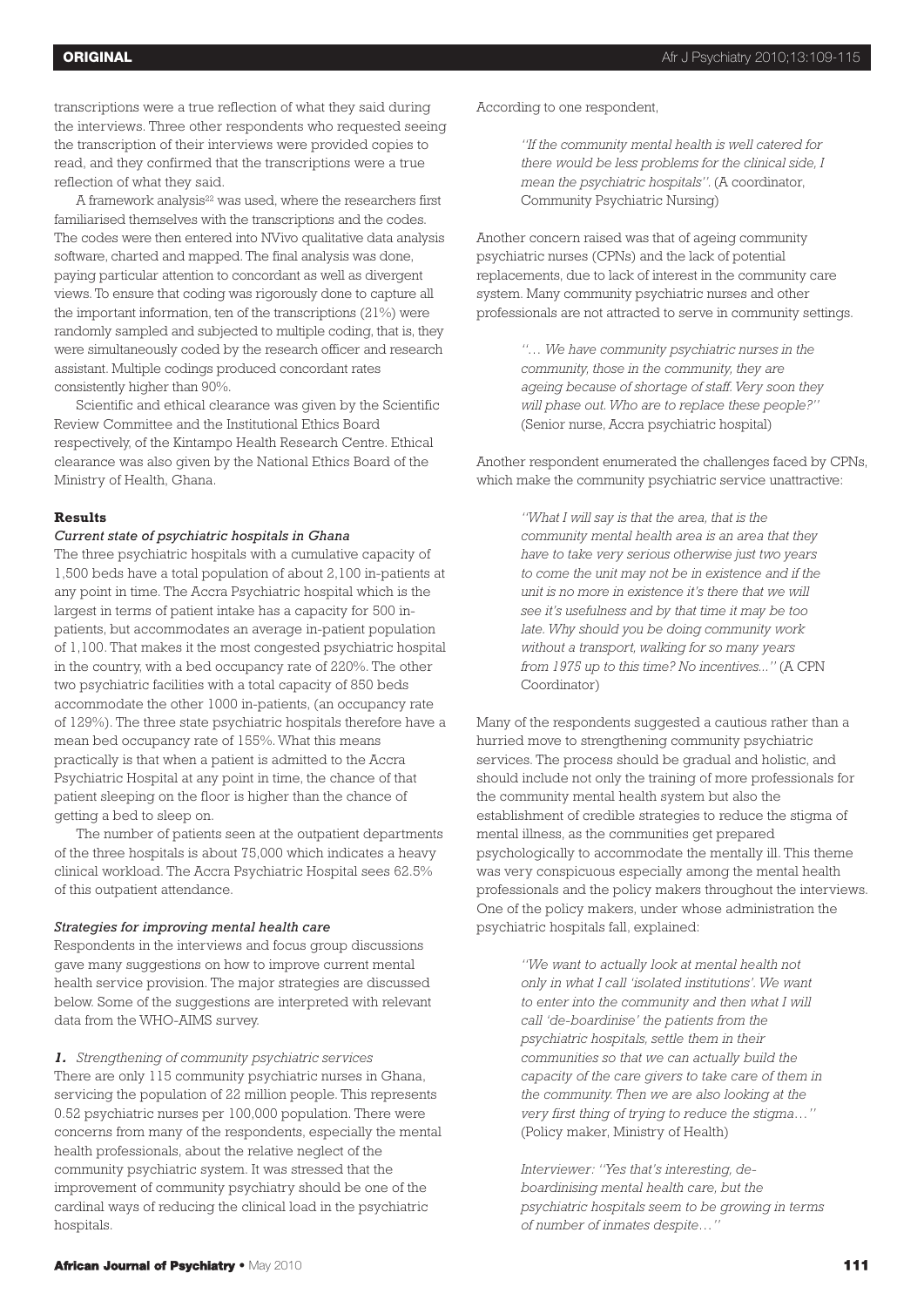*Respondent: "We have not reached there yet. We are saying we are making efforts towards that.You see making efforts towards that would mean putting certain structures and systems in the community, building the capacity of people who can take care of them in the community, making them to be accepted in the community".*

When questioned about the availability of community psychiatric nurses, one respondent said:

> *"…No, even in the district that we dealt, I think it was Bekwai that had one. Sekyere West which was Mampong didn't have a psychiatric nurse.Yes so we knew that there were not many of the psychiatric nurses, that is why we prefer that there will be some kind of community involvement in this. So that at least if they can refer, if there is no psychiatric nurse around I mean they can refer"* Policy maker, Ministry of Health

# *2. Psychiatric hospitals as referral facilities*

One of the strategies identified by respondents was for the psychiatric hospitals to be used as referral facilities. This means that in practice the psychiatric hospitals should not be used as the first points of treatment when people develop mental disorders. They should only be used when the lower level facilities are not able to deal with a particular condition.

One senior mental health professional explained:

*"So this is what we are aiming at, that the patients… those who come here should come here as referrals, not coming to us straight. So this is one of our priorities".* Senior mental health nurse, Accra Psychiatric hospital

Even though most respondents were of the view that the decentralisation process of the psychiatric hospitals should be a gradual process, there were some radical views, such as this one:

> *"…at this stage they have to think about deemphasising institutional care as we have been talking about. We need to improve on the community care aspect and dismantle some of the large hospitals that we are unable to manage properly. We thought the Accra psychiatric hospital will not exist after the year 2000, but it is still there… What it serves is not really giving mental health the desired recognition because the conditions are very poor…"* Retired Chief Psychiatrist

#### *3. Relapse prevention*

According to most respondents, relapse prevention is at the heart of decongestion of psychiatric hospitals in Ghana. The data collected from WHO AIMS indicates that between 75% and 90% of the psychiatric patients seen at the Accra Psychiatric Hospital are patients who have been treated and

Many of the respondents indicated that relapse prevention can be achieved by several means, including the early recognition of symptoms of relapse and the establishment of therapeutic communities. The latter requires that when patients are discharged they will return to a community environment that is accommodating, sympathetic and ready to accept and re-integrate them. According to the respondents, these communities should be therapeutic, where sympathy is the watchword and stigma and discrimination are reduced to the minimum.

One respondent gave a graphic description of the grim situation of relapse in psychiatry that has become known as the revolving door phenomenon:

> *" …so when you look at our statistics, we looked after about 46,000 patients (in the Accra Psychiatric Hospital) for the whole of last year and out of this 46,000 patients, about 4,300 were new cases. The rest were all old cases so that means they come, go, come and go. That's all our psychiatric patients are doing. So in psychiatry now it's patients just coming in, and then going out and then coming back again".* Senior pharmacist at the Mental Health Unit, Ministry of Health

This revolving door phenomenon occurs not only because of the recurrent nature of some mental disorders, but mainly due to the poorly developed community psychiatric system.

WHO AIMS data revealed that not all the patients who "come and go" are in-patients. Most are out-patients who require visits at regular intervals for review and medication monitoring. This situation underlines the importance of local clinics within the community psychiatric service system. These clinics are more accessible and less stigmatising than visiting the psychiatric hospital for outpatient care.

# *4. Strengthening psychosocial services*

The mental health system in Ghana relies almost exclusively on medication, with very little importance attached to psychosocial services. There is only one full-time clinical psychologist in one of the state psychiatric hospitals in Ghana (Ankaful Hospital), and he has worked for more than two years without a regular salary, as clinical psychologists have no placement within the human resource structure of the Ghana Health Service.

The Social Welfare Department is severely underresourced, and does conduct follow-up and needs assessment services for discharged patients. The occupational therapy unit in the Accra Psychiatric Hospital has no occupational therapist. Only a few artisans, made up of carpenters, seamstresses and shoe makers operate there, in a relatively large, but dilapidated structure.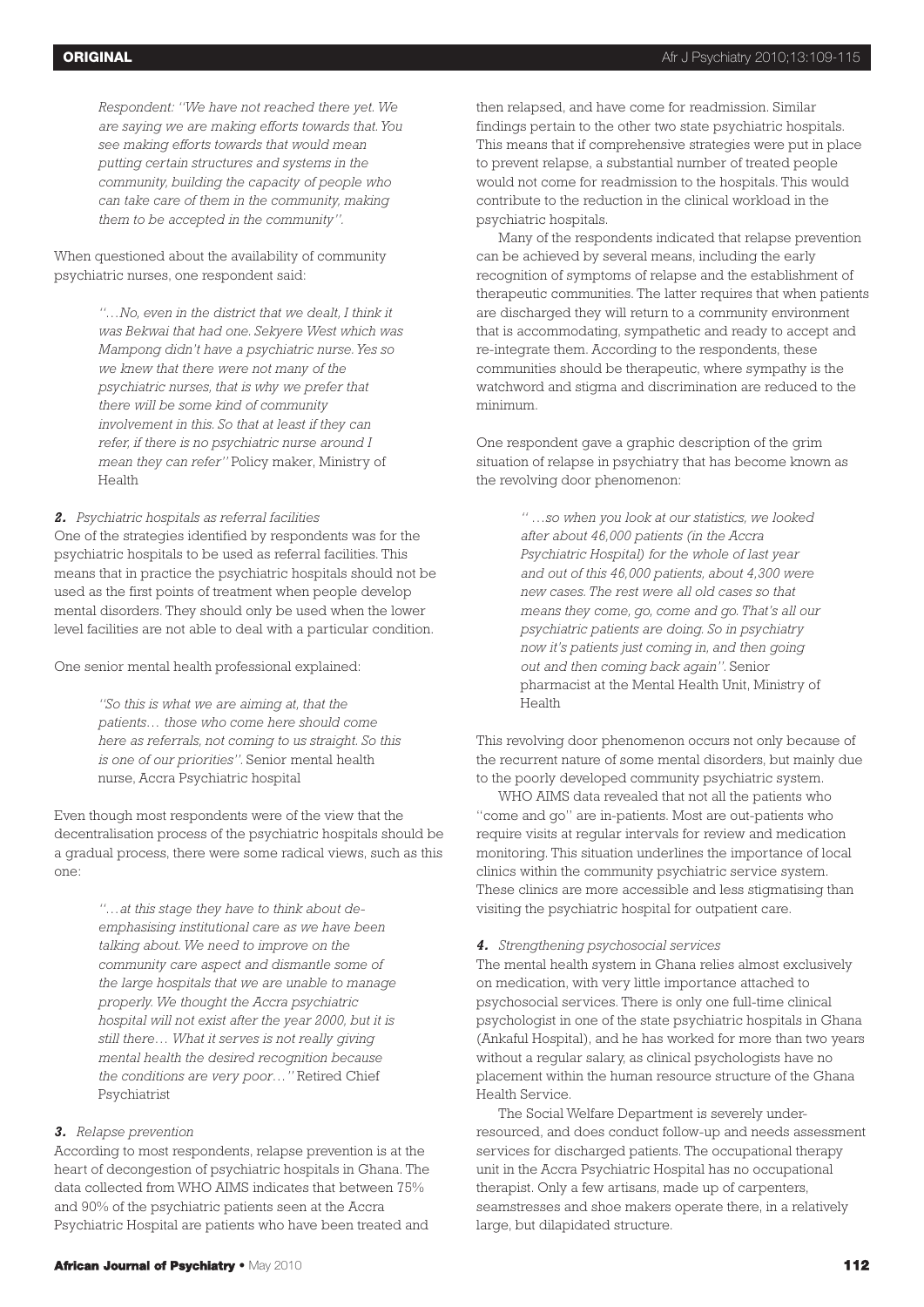Many respondents indicated that with very little psychosocial support, long-stay patients who have lost basic occupational skills and are discharged to their communities, become a burden to their caregivers and their communities. They therefore face much criticism and neglect, which contributes to their relapse.

One respondent lamented the lack of resources and the motivation of workers at the social welfare unit and the occupational therapy unit, as follows:

> *"In fact, in terms of resources I will say that there are no meaningful resources, so it makes the work really very challenging. Even as at now, I don't even have paper to write on. Most often, I have to use my own meagre salary, and if I should show you my pay slip you will marvel".* Social welfare officer, Accra Psychiatric hospital

She also had this to say about the occupational therapy department:

> *" And even there, you will see them hanging around and when you ask aren't you going? They will say 'oh they are not doing anything'. There too I believe that the resources are not there".* Social welfare officer, Accra Psychiatric hospital

Another respondent described the paucity of psychosocial services in the psychiatric hospitals as follows:

> *"Our social welfare departments have been reduced to repatriating departments…they just go and leave the patient with the relatives and that is all. Now the whole system has fizzled down to our use of the institution and drugs, stabilising the patients, sending the patients home and then we sit down and wait for the patients to come back".* Senior social worker, Accra Psychiatric Hospital.

# *5. Precise diagnosis*

The limited personnel, the clinical workload, lack of a well defined information system, the absence of a uniform diagnostic system throughout the mental health services and the lack of equipment means that the diagnosis of patients is reduced to a short clinical history that is narrated by the patient or the caregiver and a mental state examination. Alternatively, it is based on the observation of patients on admission, or on the wards.

This was cited by some respondents as contributing to congestion in two ways. Firstly, the lack of a more thorough diagnosis means that many people who otherwise should not have been admitted would find themselves being admitted, even if admission does not confer any benefits to them. Secondly, some of the patients who are admitted but do not have an adequate examination and consequently do not have a precise diagnosis may end up staying longer in the psychiatric hospital as their treatment would, to some extent, be on "experimental basis", and they would take longer to recover.

#### One respondent said:

*"Anybody who comes here with a seemingly mental illness is a mental patient. That is the attitude. So long as you have been carried here, you are a mental patient…if you try to make the experiment of coming in here with a seemingly mental illness you would be admitted and diagnosed".*

*Interviewer. "And then for a long time you would be here?"*

*Respondent. "You would be here; you would 'become' a mental patient"*

*Interviewer. "Nobody can determine that you are not a mental patient?"*

*Respondent. "Because we are not doing any chemical analyses, we are relying on history, so once your history says that you have a mental illness you are a mental patient, do you get me?"* Senior mental health professional, Accra Psychiatric Hospital

#### *6. Policy on long-stay patients*

Most of the respondents were of the view that in a country with limited resources and low budget allocation for mental health, it is undesirable to keep psychiatric patients on admission beyond the optimal periods that they would benefit from hospital care. Apart from developing the negative habits of prolonged "institutionalisation" which include dependency, these patients are an unnecessary drain on the meagre resources of the psychiatric hospitals. It was found that some of the long-stay patients have been in the psychiatric facilities for periods ranging from 10 to 20 years. Some of them have had multiple admissions, and finally decided to stay "permanently" in the psychiatric facilities, mainly due to the hostile atmosphere in their communities.

> *"There are some of the patients, even they have gone in, out, in, out so much that they prefer to stay permanently in the hospital. We've got patients who have been in the hospital for over 20 years, occupying a single bed… They are fed and they keep on staying in the ward. That is what is happening. The moment you tell them you are discharging them, they relapse."* Senior mental health professional, Mental Health Unit

Another source of congestion that is partly related to long-stay patients has to do with people brought to the psychiatric hospitals by the police or the courts for assessment. Respondents stated that many of these patients are left at the hospital long after their assessments have been completed. This adds to the unnecessary resource drain on the psychiatric hospitals.

Respondents point out that the phenomenon of long-stay patients has been a thorny issue in the administration of psychiatric hospitals and that this had been documented in local media. For example, the Chief Psychiatrist of Ghana publicly appealed to the Ghana Police Service and the Commission on Human Rights and Administrative Justice to collect more than 500 suspects brought to the hospital for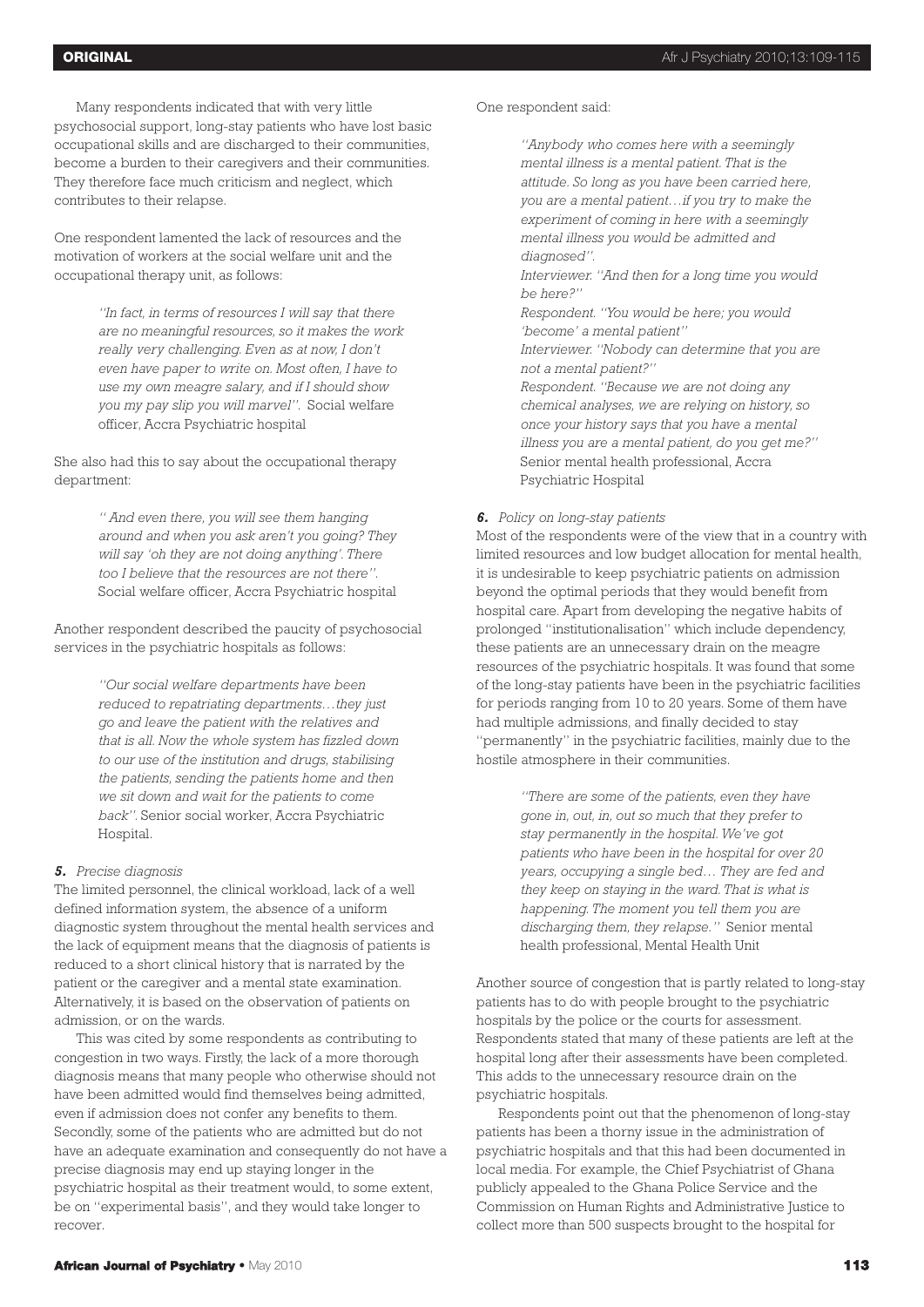forensic assessment, and who have remained in the hospital for prolonged periods after the assessments were completed, largely because the police service had not collected them (Daily Graphic of Saturday, February 9th 2008). He said situations like this add to the congestion and strain on the hospital facilities and budget.

#### **Discussion**

The findings of this study highlight the practical problems facing the effective running of the psychiatric hospitals in Ghana, particularly congestion and heavy clinical caseloads. These problems have profound negative consequences for quality of care, and human rights of people with mental disorders. The study also documents the views of a range of mental health stakeholders in Ghana regarding the feasible options available to improve the current state of psychiatric services.

Six major strategies were identified by respondents. The main proposal is the strengthening of the community psychiatric service system, particularly through the commitment of adequate financial and human resources. Corroborative research evidence has shown that community care has a better outcome for patient recovery<sup>6</sup>, and is also more cost effective<sup>14</sup>, given the existence of support structures. It also has the potential for promoting human rights of users in a manner not possible within institutional care. 6,23

All of the remaining strategies pertain to improving the quality of care in existing psychiatric hospitals in Ghana.These were the use of the psychiatric hospitals as referral facilities, concerted efforts at relapse prevention, the strengthening of psychosocial services, the establishment of precise diagnostic practices through a combined history-taking and laboratory screening where indicated, and the establishment of a policy on long-stay patients whose continued stay as in-patients is not medically indicated.

Respondents pointed out that these strategies reinforce each other positively in several ways. For example, when psychosocial services are strengthened, they do not only ensure that patients get well more quickly to reduce congestion, but these services also reduce relapse and readmission rates. In the same way, when more patients are managed by the community mental health system, it automatically reduces the number of patients visiting the psychiatric hospitals. 23

The Brazilian experience suggests that there could be substantial reforms in the mental health system when there is sufficient commitment from mental health professionals and policy makers. With some commitment, CPNs could accept placement to the communities to work in spite of the challenges. It has also been shown that after initial resource allocation to the community psychiatric system, subsequent savings from the budget of the psychiatric hospitals as a result of reduced intake could be channeled into the community service delivery, to buttress the subsequent budgetary allocations that the system receives. 5,15 However, it should be noted that while community services are being established there may be initial double running costs, as psychiatric hospitals are maintained and community services developed, as noted by some authors and the WHO.<sup>5,24,25</sup>

The state psychiatric hospitals have not been symbols of best practice in Ghana and many other LAMICs because they

are congested, unsanitary and carry the vestiges of stigma and discrimination. Bold attempts need to be made to strengthen community-based resources and make communities sympathetic and therapeutic enough to accept most of the cases that would have found their way into the psychiatric hospitals. The important point to note from respondents' recommendations is that the establishment of credible community-based services were not seen as an alternative to psychiatric hospitals, but that their development should be accompanied by changing the role of psychiatric hospitals and improving the quality of care in these institutions. The range of strategies offered suggests that both elements are necessary.

It should also be noted that despite the importance of comprehensive laws and policy documents, these are not enough to achieve the quality of mental health care desired if there is no political and professional will. This is illustrated in South Africa, where legislation sets out the strategies for an overhaul of the psychiatric service system, but the lack of equitably distribute resources (including staffing) has hampered the implementation of these strategies. 16

# **Conclusion**

Best practice and the efficient use of resources requires that Ghana should build a credible community psychiatric system and improve the quality of care in psychiatric hospitals. These efforts have to be coordinated to ensure that the "spill-over" of psychiatric patients into the communities does not occur at a time when the communities are not yet equipped to absorb and cater for their clinical and psychosocial needs.<sup>7,6</sup>

One anticipated challenge is the development of a comprehensive cadre of mental health professionals and psychosocial service providers in the communities, as most of these professionals have hitherto been working in the cities where the psychiatric hospitals are located. It would therefore take a great deal of motivation and commitment to get most of these professionals into the communities, most of which are rural.

Research into best practice for the mentally ill have shown that well resourced community-based services are the treatment of choice in a wide range of international settings. 3 Concerted efforts should therefore be made to develop community-based care and improve the quality of psychiatric hospitals, including commitment to the provision of financial resources, infrastructure and staffing.

# **Acknowledgements**

This research was funded by the UK Department for International Development (DfID RPC HD6 2005- 2010) for the benefit of developing countries. The views expressed in this paper are not necessarily those of DfID. We would like to acknowledge the Ministry of Health, Ghana, for giving permission for this study, and the respondents for their valuable contributions.

#### **References**

- *1. Spanos NP, Gotlieb J. Ergots and Salem village witchcraft. A critical appraisal. Science 1976; 194, 1390-1394.*
- *2. Talbott JA. The death of the asylum: A critical study of state hospital management services and care. New York: Grune and Straton 1978.*
- *3. World Health Organisation. World health report 2001. Mental health:*